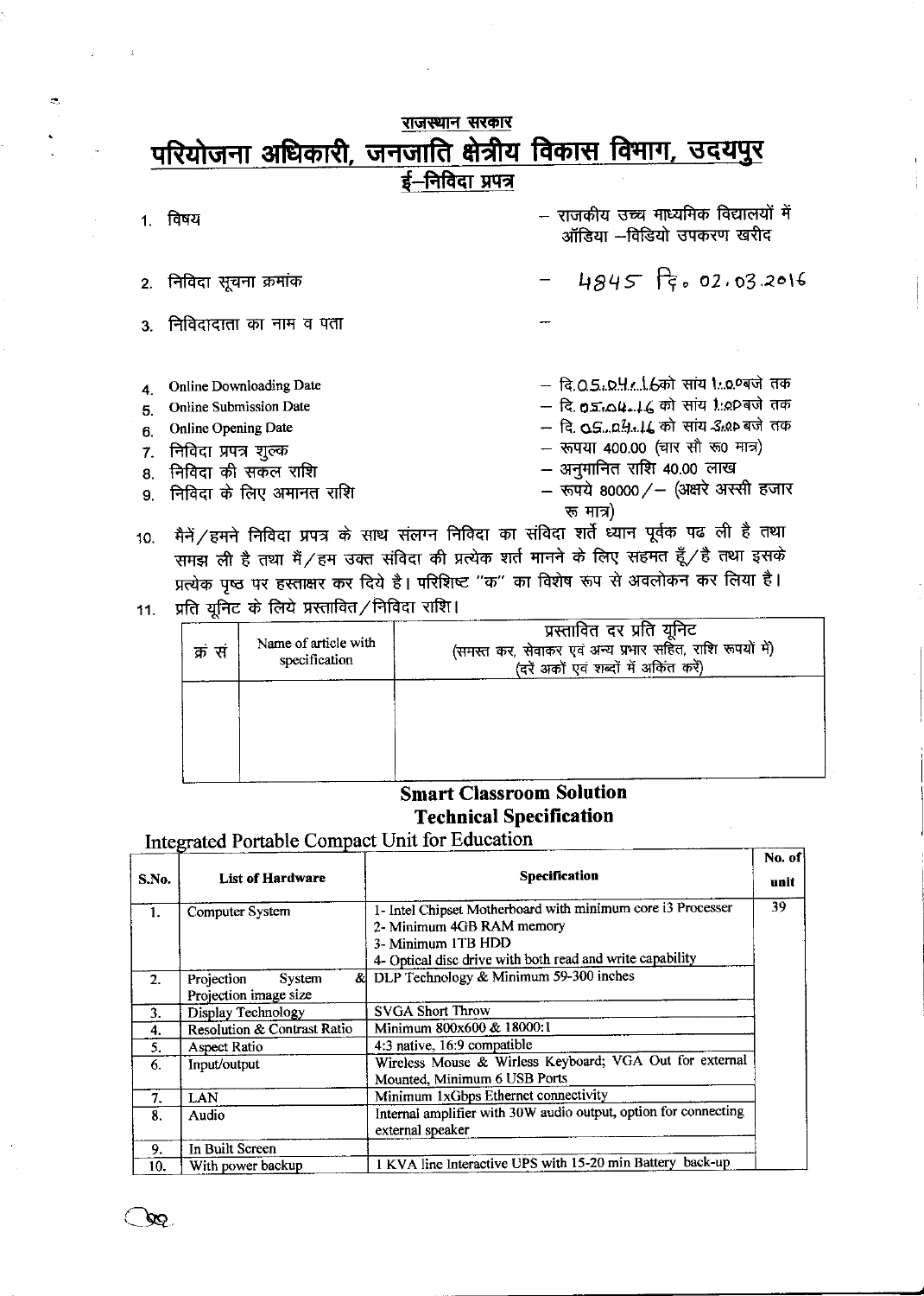- मैरे / हमारे द्वारा उपरोक्त प्रस्तुत की गई दरों में समस्त कर, सेवाकर एवं अन्य प्रभार सम्मिलित  $13.$ है तथा उक्त व्यय मेरे/हमारे द्वारा वहन किये जायेगे।
- उपरोक्त दरे निविदा स्वीकृति से एक वर्ष तक वैध होगी। 13期

 $\bar{\mathbf{y}}$ 

- मैं / हम सहमत है कि बिना कोई कारण बताए कोई या सभी निविदाएं निरस्त करने तथा  $14.$ न्यनतम दर या किसी भी निविदा को स्वीकृत करने का आपको पूर्ण अधिकार है।
- उपकरण की आपूर्ति आदेश/स्थापना से 60 दिवस की अवधि में कर दी जायेगी। 14尺
- मैं / हम यह भी स्वीकार करता हैं / करते है कि उपकरण खराब होने की दशा में तूरन्त उसके  $15.$ एवज़ में अन्य उपकरण की व्यवस्था करूँगा / करेंगे।
- मै/हम घोषणा करते है/करता हूँ कि निविदा में दी गई सूचना सत्य है। 16.
- मैं / हम निविदा प्रपत्र के साथ अमानत राशि 80000 / (अक्षरे रूप्ये अस्सी हजार मात्र)  $17.$ उदयपुर के पक्ष में स्केन कॉपी प्रस्तुत कर/रहा हूँ/रहे है।
- निविदा प्रपत्र के साथ निम्नानुसार प्रपत्र की सत्यापित प्रति संलग्न है। 18.
	- फर्म के रजिस्ट्रेशन की प्रति।  $1.$
	- सेल्स टेक्स पंजीयन प्रमाण पत्र की सत्यापित प्रति।  $2.$
	- स्थाई आयकर पजींयन प्रमाण पत्र की सत्यापित प्रति।  $3<sub>1</sub>$
	- $\overline{4}$ अनुभव प्रमाण-पत्र।
	- सेल टेक्स क्लियरेंस प्रमाण-पत्र की प्रति। 5.
	- SR Form No. 11 मैं घोषणा। 6.
- मैंने परिशिष्ट क अर्थात ऑडियो-विडियो उपकरण स्पेशिफीकेशन का अवलोकन कर लिया 19. है, मैं/मेरे द्वारा उक्त प्रस्ताववित ऑडियो–विडियो उपकरण आदेशानुसार राजकीय उच्च माध्यमिक विद्यालयों में स्थापित करने की विस्तृत जानकारी मुझे है।
- निविदा प्रपत्र शुल्क राशि रू0 400 / का पृथक से डीमान्ड ड्राफ्ट स्केन करना होगा। 20.
- प्रस्तुत दरों में अकों एवं शब्दों में भिन्नता पाई जाने पर न्यूनतम दर को ही वैद्य माना जायेगा।  $21.$
- यदि मेरे / हमारे द्वारा प्रस्तूत निविदा स्वीकार कर ली जाती है तो हम कार्यादेश के अनुसार  $22.$ ऑडियो-विडियो उपकरण सुपूर्द / उपलब्ध कराने को बाध्य रहँगा / रहेंगे।

निविदा प्रपत्र शुल्क 400/- रु., धरोहर राशि 80000/-रु., एवं RISL के नाम राशि 500/-23. रु. का डीमाण्ड ड्राफ्ट निविदा प्रस्तुत करने की अन्तिम दिनांक................ के पश्चात तथा करने होगें ।

संलग्न:-दिनांक $=$ 

भवदीय.

निविदादाता के हस्ताक्षर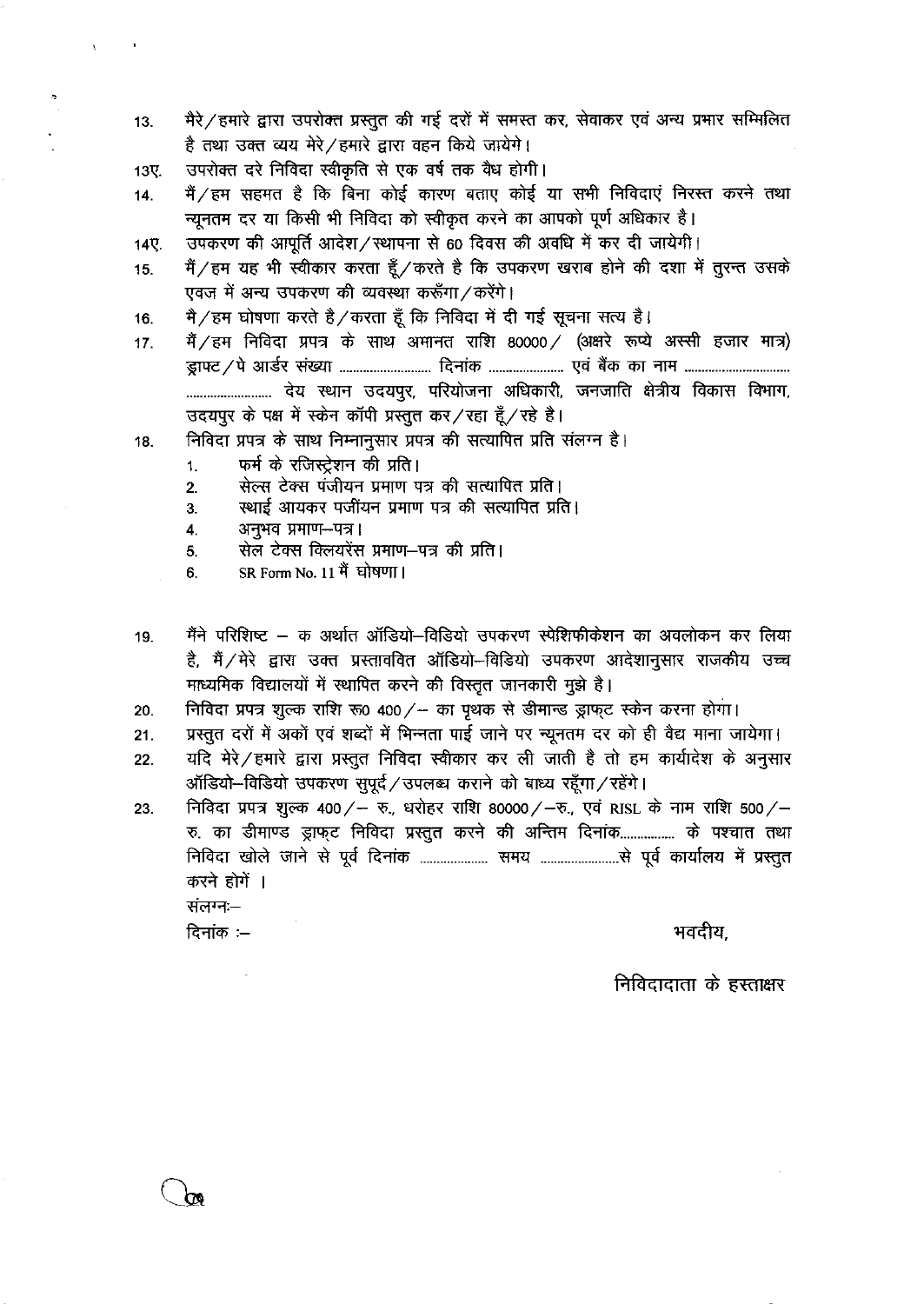# प्रस्तावित विद्यालयों का नाम एवं स्थान की सूची

# पंचायत समिति कोटडा

 $\mathfrak{B}$ 

| क्र.स. | विद्यालय का नाम       |
|--------|-----------------------|
| 1      | राउमावि वास           |
| 2      | राउमावि समीजा         |
| 3      | राउमावि पडावली कला    |
| 4      | राउमावि मादडा         |
| 5      | राउमावि मेलथरा वास    |
| 6      | राउमावि कोटडा         |
| 7      | राउमावि महाडी         |
| 8      | राउमावि बडली          |
| 9      | राउमावि कूकावास       |
| 10     | राउमावि जेड           |
| 11     | राउमावि माण्डवा       |
| 12     | राउमावि पलेसर         |
| 13     | राबाउँमावि कोटडा      |
| 14     | राउमावि धधमता         |
| 15     | राउमावि ढेढमारिया     |
| 16     | राउमावि खाखरिया       |
| 17     | राउमावि खजुरिया       |
| 18     | राउमावि सामोली        |
| 19     | राउमावि बिकरनी        |
| 20     | राउमावि जूडा          |
| 21     | राउमावि जोगीवद        |
| 22     | राउमावि नयावार्स      |
| 23     | राउमावि मामेर         |
| 24     | राउमावि गुरा          |
| 25     | राउमावि सडा           |
| 26     | राउमावि बुढिया        |
| 27     | राउमावि महाद          |
| 28     | राउमावि मेडी          |
| 29     | राउमावि मालवा का चौरा |
| 30     | राउमावि डांग          |
| 31     | राउमावि मेवाडों का मठ |
| 32     | राउमावि उखलियात       |
| 33     | राउमावि भाडेर         |
| 34     | राउमावि बेकरिया       |
| 35     | <u>राउमावि गोगरूद</u> |
| 36     | राउमावि मेरपुर        |
| 37     | राउमावि क्यारी        |
| 38     | राउमावि तेजा का वास   |
| 39     | राजजाउमाआवि, कोटड़ा   |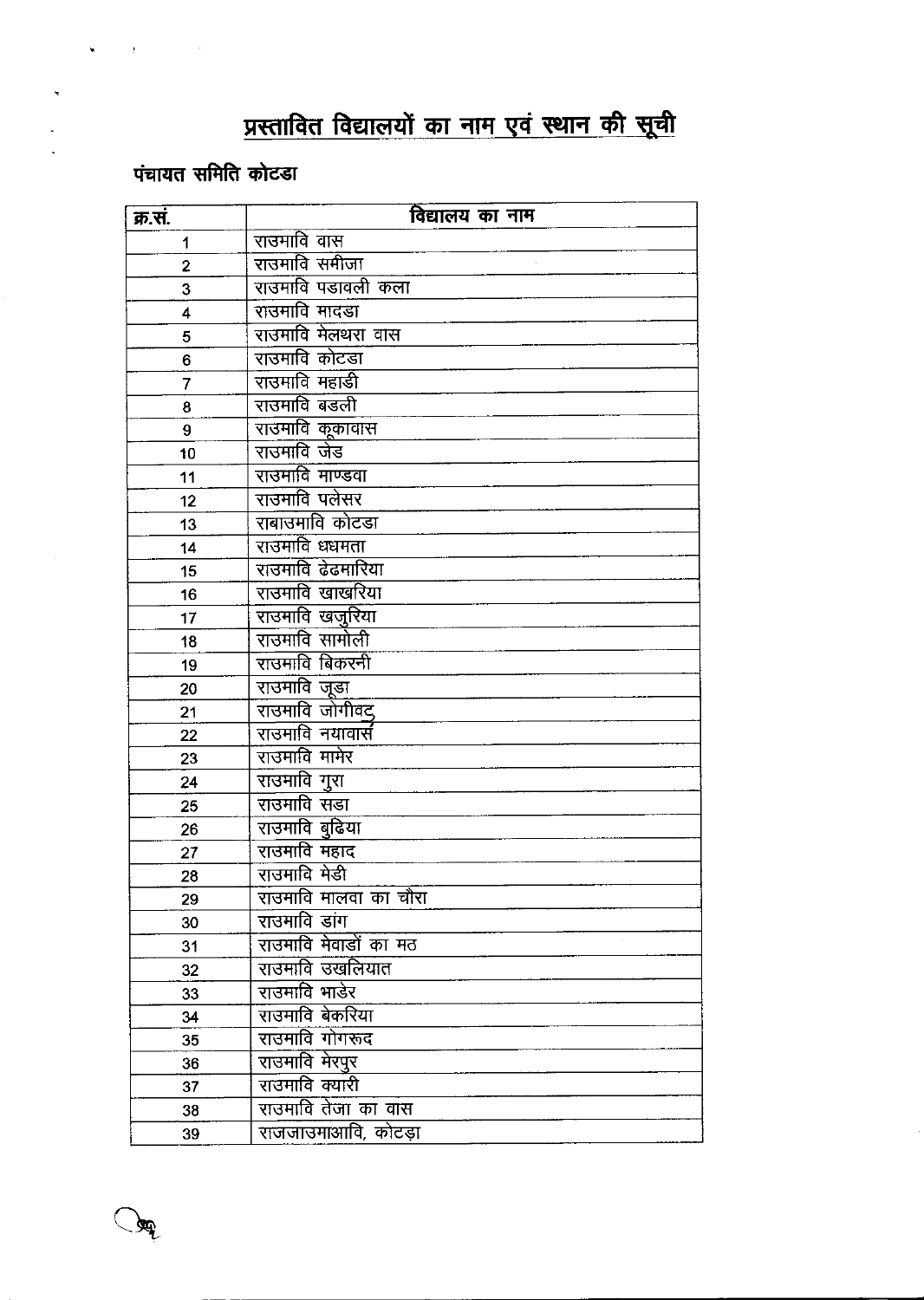राजकीय उच्च माध्यमिक विद्यालयो में ऑडियो-विडियो उपकरण आपूर्ति किए जाने की निविदा से संबंधित विशिष्ट शर्ते व नियम:--

- केवल सक्षम सेवा प्रदायगी ही निविदा भरने के योग्य होगें।  $\ddot{\mathbf{1}}$
- निविदा का मुल्यांकन प्रति यूनिट जिसमें **राजकीय उच्च माध्यमिक विद्यालयो में**  $2<sup>2</sup>$ ऑडियो-विडियो उपकरण आपूर्ति, उपकरण स्थापना एवं जहां उपकरण स्थापित किया जायेगा, उस विद्यालय के कर्मी को उपकरण संचालन का प्रशिक्षण एवं उस पर होने वाला समस्त व्यय भार सम्मिलित होगा।
- सफल निविदादाता को आदेश दिनांक से दो दिवस में अनुमोदित राशि का 5 प्रतिशत  $3<sub>1</sub>$ राशि धरोहर राशि के रूप में कार्यालय में जमा करवानी होगी तथा प्रारूप 17 में 1000 रू मूल्य के नॉन ज्यूडिशियन स्टाम्प पेपर पर निर्धारित प्रपत्र में एक करार पत्र निष्पादित करना होगा।
- 4. संविदाकार द्वारा सेवा प्रदाय में दोषी पाए जाने अथवा किसी भी कार्य में असफल पाये जाने पर जमा धरोहर राशि जब्त कर ली जायेगी एवं किसी भी प्रकार का पुर्नःभुगतान नहीं किया जायेगा।
- $5.$  भुगतान $-$ 
	- (अ) किसी भी प्रकार का अग्रिम भुगतान नही किया जावेगा।
	- (ब) राजकीय उच्च माध्यमिक विद्यालयो में ऑडियो-विडियो उपकरण आपूर्ति, स्थापना एवं प्रशिक्षण पश्चात संबंधित विद्यालय द्वारा संतोषप्रद होने का प्रमाण पत्र जारी किये जाने के बाद ही कार्यालय द्वारा सामग्री आपूर्ति का भुगतान नियमानुसार किया जावेगा। विलम्ब से भुगतान पर किसी प्रकार का ब्याज देय नहीं होगा।
	- (स) विवादास्पद मामलों में संविदाकार को देय राशि का 25 प्रतिशत भुगतान को रोका जाकर शेष राशि का भुगतान किया जायेगा तथा उस विवाद का निपटारा हो जाने पर रोकी गई राशि का भूगतान कर दिया जाएगा।
	- (द) प्रस्तुत बिलों से नियमानूसार आयकर कटौती की जायेगी।
	- (य) सन्तोषजनक आपूर्ति, स्थापना एवं प्रशिक्षण नहीं होने पर किसी भी प्रकार का भुगतान देय नहीं होगा
- यदि आपूर्ति के निर्वचन (Interpretation) आशय या आपूर्ति की शर्तो के उल्लघंन के  $6.$ सम्बन्ध में कोई विवाद उत्पन्न होता है तो पक्षकारों द्वारा मामलों को आयुक्त, जनजाति क्षेत्रीय विकास विभाग उदयपुर को भेजा जाएगा जो उस विवाद के लिए एकमात्र मध्यस्थ (सोल आर्बिट्रटर) के रूप में सम्बद्ध होगा तथा उसका निर्णय अन्तिम होगा।
- 7. समस्त विधिक कार्यवाही का न्याय क्षेत्र उदयपुर होगा।
- किसी भी निविदा दरो को स्वीकार/अस्वीकार करने का पूर्ण अधिकार क्रय समिति का 8. होगा।
- निविदाकार की ओर से लगाई गई कोई भी शर्त मान्य नहीं होगी। 9.
- 10. अनुबन्ध की अवधि में किसी प्रकार की मूल्य वृद्धि का निविदा की दरों पर कोई प्रभाव नहीं पड़ेगा अर्थात किसी भी प्रकार का अतिरिक्त शुल्क देय नहीं होगा।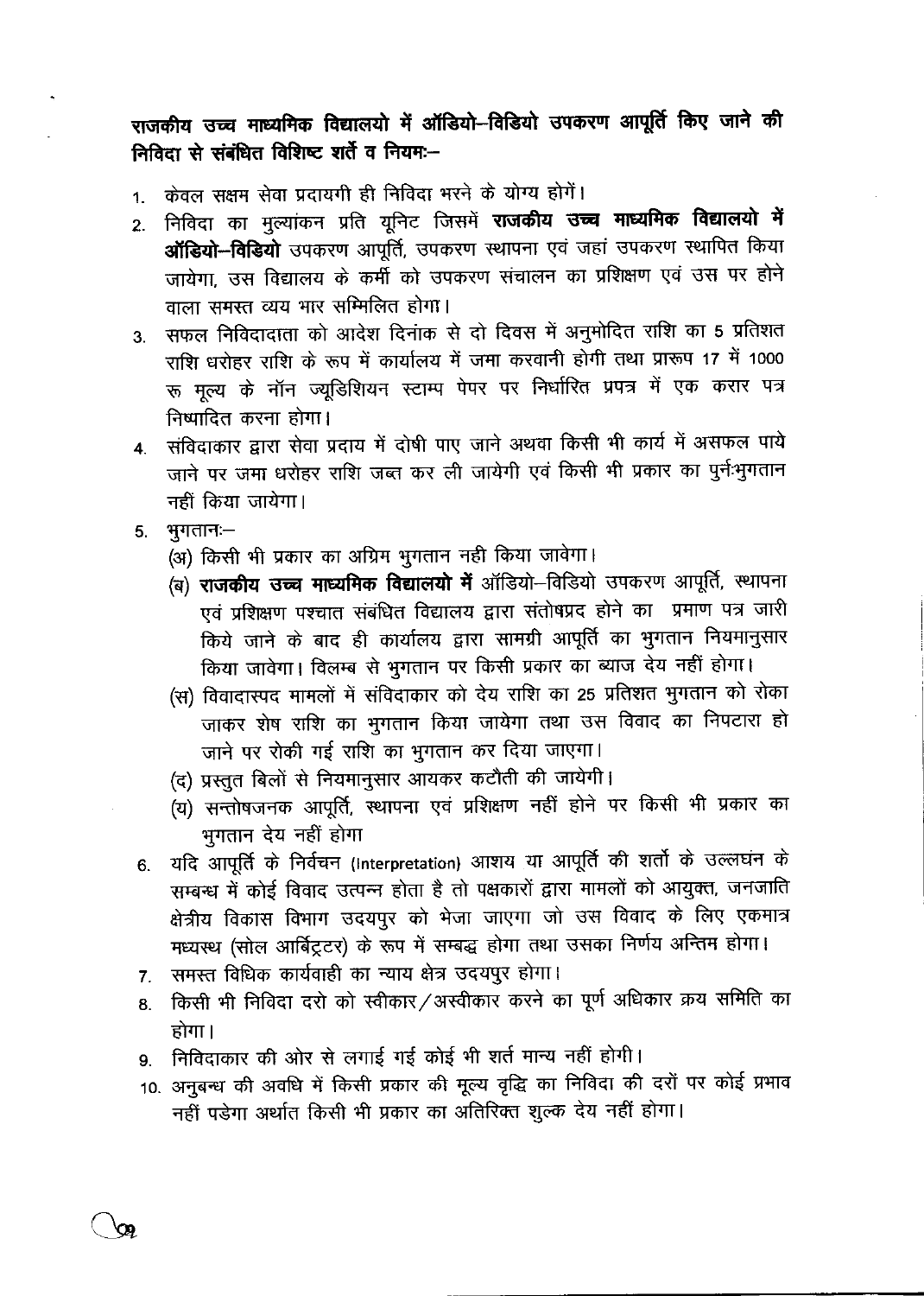- 11. स्थापित करने वाले विद्यालयों के स्थान में परिवर्तन विभाग द्वारा किया जा सकेगा। इसमें निविदाकार को कोई आपत्ति नहीं होगी एवं कार्यालय द्वारा बताये अनुसार नवीन स्थान पर ही आपूर्ति, स्थापना एवं प्रशिक्षण देना होगा।
- 12. अनुबन्ध की शर्तों, नियमों के अर्थ व आशय पर विभाग का निर्णय मान्य होगा।
- 13. उपकरण की स्थापना एवं प्रशिक्षण पूर्ण होने तक किसी प्रकार की हानि / चोरी होती है तो कानूनी कार्यवाही के लिए विभाग जिम्मेदार नहीं होगा।
- 14. निर्धारित समय सीमा में पूर्व निर्धारित स्थानों पर उपकरण आपूर्ति, स्थापना एवं प्रशिक्षण कार्यकम पूर्ण करना होगा।
- 15. सामान्य वित्तीय एवं लेखा नियम तथा राजस्थान उपापमन अधिनियम के समस्त नियम तथा समय-समय पर राज्य सरकार द्वारा जारी परिपत्र इस निविदा/अनुबन्ध पर प्रभावी होगें।
- 16. यदि फर्म सेवाकर के दायरे में आती है तो सेवाकर की राशि स्वंय के स्तर से संबंधित मद में जमा करानी होगी तथा चालान की प्रति कार्यालय में प्रस्तुत करनी होगी।

निविदादाता के हस्ताक्षर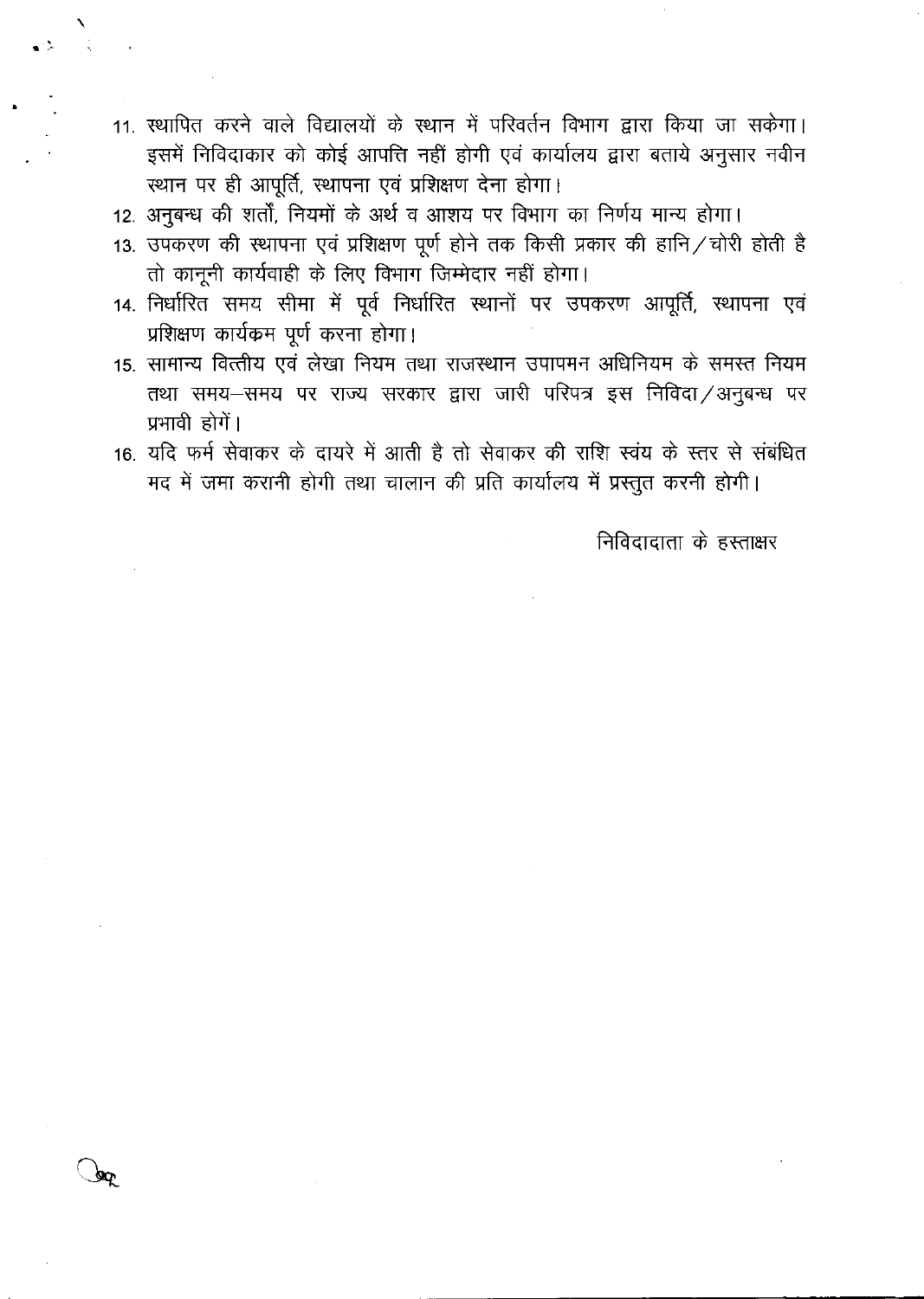### SR FORM  $-16$

## CONDITIONS OF TENDER AND CONTRACT FOR OPEN TENDER (See Rule 68)

Note: Tenders should read these conditions carefully and comply strictly while sending their tenders. 1. Tenders must be enclosed in a properly sealed envelope according to the directions given in the tender notice.

2. "Tenders by bona-fide dealers:" Tenders shall be given only by bona-fide dealers in the goods. They shall, therefore, furnish a declaration in the SR FORMS 11.

3. (i) Any change in the constitution of the firm, etc., shall be notified forthwith by the contractor in writing to the purchase officer and such change shall not relive any former member of the firm, etc., from any liability under the contract.

(ii) No new partner/partners shall be accept in the firm by the contractor in respect of the contract unless he/they agree to avoid by all its terms, conditions and deposit with the purchase officer a written agreement to this effect. The contractors receipt for acknowledgement or that of any partners subsequently accepted as above shall bind all of them and will be sufficient discharge for any of the purpose of the contract.

4. Sales Tax Registration and Clearance Certificate : No Dealer who is not registered under the Sales Tax Act prevalent in the State where his business is located shall tender. The Sales Tax Registration Number should be quoted and a sales tax clearance certificate from the Commercial Taxes Officer of the Circle concerned shall be submitted without which the tender is liable to rejection.

5. [Income Tax Clearance Certificate : Tenderers will have to submit an Income Tax Clearance Certificate from the Income Tax Officer of the circle concerned along with the tenders without which tender may not be considered.]

6. Tender forms shall be filled in ink or typed. No tender filled in pencil shall be considered. The tenderer shall sign the tender form at each page and at the end in token of acceptance of all the terms and conditions of the tender.

7. Rate shall be written both in words and figures. There should not be errors and/or over-writings, corrections if any, should be made clearly and initialled with dates. The rates should mention element of the Rajasthan State Sales Tax and Central Sales Tax separately.

8. All rates quoted must be FOR destination and should include all incidental charges except octroi, Central/Rajasthan Sales Tax which should be shown separately. In case of local supplies the rates should include all taxes, etc., and no cartage or transportation charges will be paid by the Government and the delivery of the goods shall be given at the premises of Purchase Officer. Goods to be purchased are for the purpose of official use, hence octroi is not payable. The rates, therefore, should be exclusive of octroi, and local tax, in case goods to be purchased are for the purpose of resale or use as manufacture of any goods for sale, the rates shall be inclusive of octroi and local tax. In the former case, a certificate in the prescribed form will be furnished along with the supply order.

9. (i) Comparison of Rates : In comparing the rates tendered by firms outside Rajasthan and those in Rajasthan but not entitled to Price Preference under the Rules, the element ...................................

1.Deleted as per Circular No.5/2003 dated 17.5.2003.

of Rajasthan Sales Tax shall be excluded whereas that of Central Sales Tax shall included.

(ii) While comparing the rates in respect of firms within Rajasthan the element of Rajasthan Sales Tax shall be included.

10. Price Preference: 1[Price preference/preference will be given to the goods produced or manufactured by Industries of Rajasthan over goods produced or manufactured by Industries outside Rajasthan as per Purchase ef Stores (Preference to Industries of Rajasthan) Rules, 1995.)

1

 $\pi$ .

8/20| परियोजना अधिकारी, जनजाति क्षेत्रीय विकास विभाग, उदयपुर।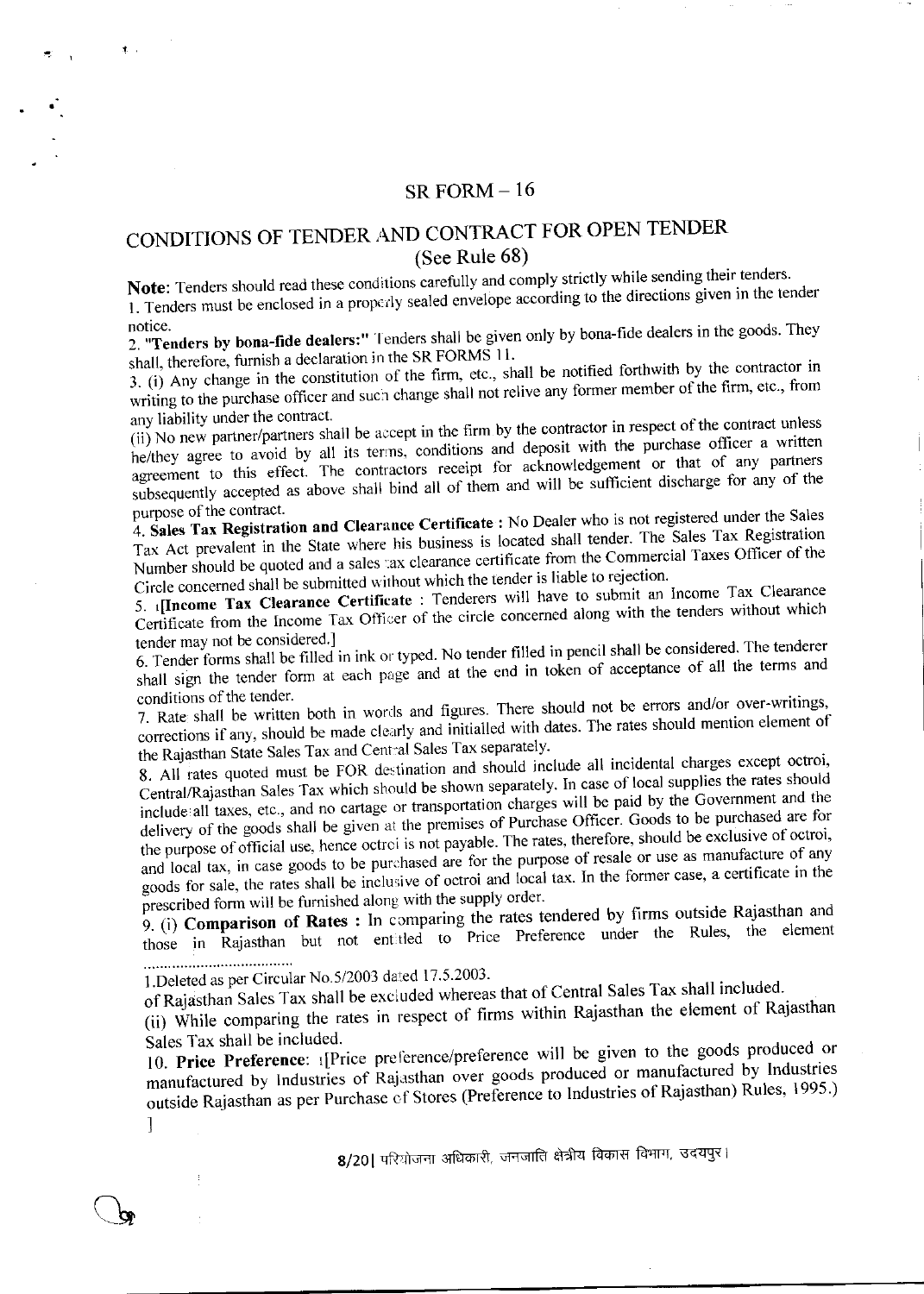11. Validity: Tenders shall be valid for a period of three months from the date of opening of Tender.

12. The approved supplier shall be deemed to have carefully examined the conditions, specifications, size, make and drawings, etc., of the goods to be supplied. If he has any doubts as to the meaning of any portion of these conditions or of the specification, drawing, etc., he shall, before signing the contract, refer the same to the Purchase Officer and get clarifications.

13. The contractor shall not assign or sub-let his contract or any substantial part thereof to any other agency.

## 14. Specifications:

 $\pmb{\Psi} = \pmb{\Psi}$ 

(i) All article supplied shall strictly conform to the specifications, trade mark laid down in the tender form and wherever articles have been required according to ISI specifications, those articles should conform strictly to those specifications and should bear such marks.

(ii) The supply of articles marked with asterisk/at serial number.........., shall in addition, conform strictly to the approved samples and in case of other material where there are no standard or approved samples, the supplier shall be of the very best quality and description. The decision of the Purchase Officer/Purchase Committee whether the articles supplied conform to the specifications and are in accordance with the samples, if any, shall be final and binding on the

(iii) Warranty/Guarantee clause : The tenderer would give guarantee that the goods/ stores/articles would continue to conform to the description and quality as specified for a period of........ days/months from the date of delivery of the said goods/ stores/articles to be purchased and that notwithstanding the fact that the purchaser may have inspected and/or approved the said of.......days/months. the if during the aforesaid period goods/stores/articles, goods/stores/articles be discovered not to conform to the description and quality aforesaid or have determined (and the decision of the Purchase Officer in that behalf will be final and conclusive), the purchaser will be entitled to reject the said goods stores/articles or such portion thereof as may be discovered not to conform to the said description and 1.Substituted vide Circular No.19/96 dated 1.7.1996. quality, on such rejection the goods/articles/stores will be at the seller's risk and all the provisions relating to rejection of goods, etc., shall apply. The tenderer shall if so called upon to do, replace the goods, etc., or such portion thereof as is rejection by the Purchase Officer, otherwise the tenderer shall pay such damage as may arise by reason of the breach of the condition herein contained. Nothing herein contained shall prejudice any other right of the Purchase Officer in that behalf under this contract or otherwise.

(iv) In case of machinery and equipment also, guarantee will be given as mentioned in clause (iii) above and the tenderer shall during the guarantee period replace the parts if any and remove any manufacturing defect if found during the above period so as to make machinery and equipments operative. The tenderer shall also replace machinery and equipments in case it is found defective which cannot be put to operation due to manufacturing defect, etc.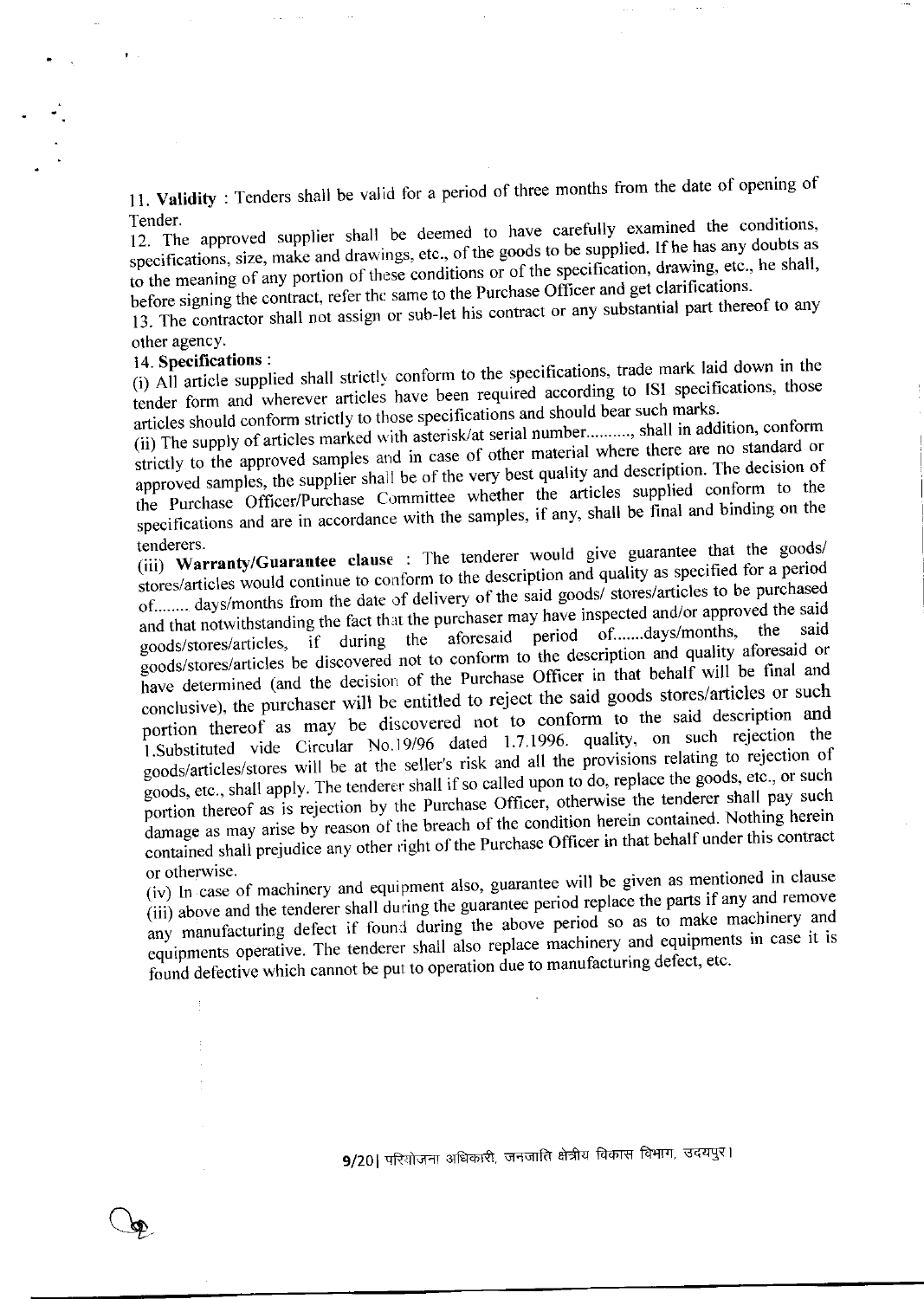(v) In case of machinery and equipment specified by the Purchase Officer the tenderer shall be responsible for carrying out annual maintenance and repairs on the terms and conditions as may be agreed. The tender shall also be responsible to ensure adequate regular supply of spare parts needed for a specific type of machinery and equipments whether under their annual maintenance and repairs rate contract or otherwise. In case of change of model he will give sufficient notice to the Purchase Officer who may like to purchase spare parts from them to maintain the machinery and equipments in perfect condition.

### 15. Inspection:

 $\mathbf{r}$ 

(a) The Purchase Officer or his duly authorised representative shall at all reasonable time have access to the suppliers premises and shall have the power at all reasonable time to inspect and examine the materials and workmanship of the goods/equipment/machineries during manufacturing process or afterwards as may be decided.

(b) The tenderer shall furnish complete address of the premises of his office, godown and workshop where inspection can be made together with name and address of the person who is to be contacted for the purpose. In case of those dealers who have newly entered in business, a letter of introduction from their bankers will be necessary.

16. Samples : Tenders for articles marked within the schedule shall be accompanied by two set of samples of the articles tendered properly packed. Such samples if submitted personally will be received in the office. A receipt will be given for each samples by the officer receiving the samples. Samples if sent by train, etc., should be despatched freight paid and the R/R or G.R. should be sent under a separate registered cover. Samples for catering/food items should be given in a plastic box or in polythens bags at the cost of the tenderer.

17. Each sample shall be marked suitably either by written on the sample or on a slip or durable paper securely fastened to the sample, the name of the tenderer and serial number of the item, of which it is a sample in the schedule.

18. Approved samples would be retained free of cost upto the period of six moknths after the expiry of the contract. The Government shall not be responsible for any damage, wear and tear or loss during testing, examination, etc., during the period these samples are retained. The Sample shall be collected by the tenderer on the expiry of stipulated period. The Government shall in no way make arrangements to return the samples. The samples uncollected within 9 months after expiry of contract shall be forfeited by the Government and no claim for their cost, etc., shall be entertained.

19. Samples not approved shall be collected by the unsuccessful tenderer. The Government will not be responsible for any damage, wear and tear, or loss during testing, examination, etc., during the period these samples are retained. The uncollected samples shall be forfeited and no claim for their cost, etc., shall be entertained.

20. Supplies when received shall be subject to inspection to ensure whether they conform to the specifications or with the approved samples. Where necessary or prescribed or practical, tests shall be carried out in Government laboratories, reputed testing house like Sri Ram Testing House, New Delhi and the like and the supplies will be accepted only where the articles conform to the standard of prescribed specifications as a result of such tests.

21. Drawl of Samples: In case of tests, samples shall be drawn in four sets in the presence of tenderer or his authorised representative and properly sealed in their presence. Once such set shall be given to them, one or two will be sent to the laboratories and/or testing house and the third or fourth will be retained in the office for reference and record.

10/20 | परियोजना अधिकारी, जनजाति क्षेत्रीय विकास विभाग, उदयपुर।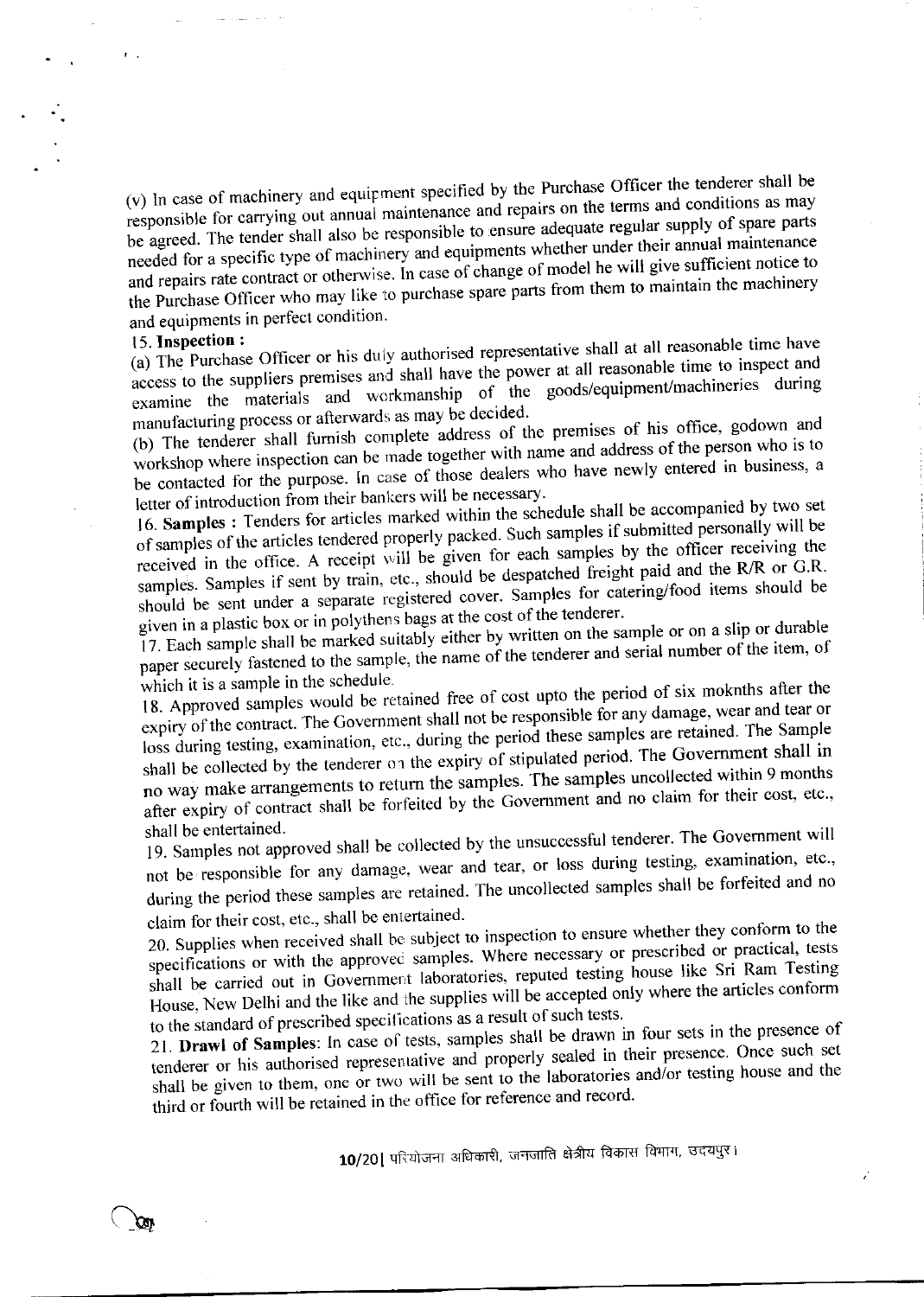22. Testing charges : Testing charges shall be borne by the Government. In case urgent testing is desired to be arranged by the tenderer or in case of test results showing that supplies are not upto the prescribed standards or specifications, the testing charges shall be payable by the trenderer.

#### 23. Rejection:

 $\alpha$  .

(i) Articles not approved during inspection or testing shall be rejeted and will have to be replaced by the tenderer at his own cost within the time fixed by the Purchase Officer.

(ii) If, however, due to exigencies of Government work, such replacement either in whole or in part, is not considered feasible, the Purchase Officer after giving an opportunity to the tenderer of being heard, shall for reasons to be recorded, deduct a suitable amount from the approved rates. The deduction so made shall be final.

24. The rejected articles shall be removed by the tenderer within 15 days of intimation of rejection, after which Purchase Officer shall not be responsible for any loss, shortage or damage and shall have the right to dispose of such articles as he thinks fit, at the tenderer's risk and on his account.

25. The tenderer shall be responsible for the proper packing so as to avoid damage under normal conditions of transport by sea, rail and road or air and delivery of the material in good condition to the consignee at destination. In the event of any loss, damage, breakage or leakage or any shortage the tenderer shall be liable to make good such loss and shortage found at the checking/inspection of the materials by the consignee. No extra cost on such account shall be admissible.

26. The contract for the supply, can be repudiated at any time by the Purchase Officer, if the supplies are not made to his satisfaction after giving an opportunity to the tenderer of being heard and recording of the reasons for repudiation.

27. Direct or indirect convassing on the part of the tenderer or his representative will be a disqualification.

28. (i) Delivery period: The tenderer whose tender is accepted shall arrange supplies within a 

S.No. Items Quantity Delivery period

(ii) Extent of quantity - Repeat orders : If the orders are placed in excess of the quantities shown in tender the notice, the tenderer shall be bound to meet the required supply. Repeat orders may also be placed on the rate and conditions given in the tender provided that the repeat orders are up to 50% of the quantity originally purchased and the period is not more than one month from the date of expiry of last supply. If the tenderer fails to do so, the Purchase Officer shall be fee to arrange for the balance supply by limited tender or otherwise and the extra cost incurred shall be recoverable from the tenderer. (iii) If the Purchase Officer does not purchase any of the tendered articles or purchases less than the quantity indicated in the tender form, the tenderer shall not be entitled to claim any compensation.

### 29 Earnest Money:

(a) Tender shall be accompanied by an earnest money of Rs...... without which tenders will not be considered. The amount should be deposited in either of the following forms in favour of.....................

(i) Cash through treasury challan deposited under head "8443-Civil Deposits -  $103 -$ 

### **Security Deposits"**

(ii) Bank Drafts/Bankers Cheque of the scheduled Bank.

(b) Refund of earnest money : The earnest money of unsuccessful tenderer shall be refunded soon after final acceptance of tender.

1[(c) Partial exemption from earnest money : Firms which are registered with Director of Industries Rajasthan, shall furnish the amount of earnest money in respect of items for which they are registered as uch subject to their furnishing registration certificate in original or Photostat copy or a copy thereof duly

11/20| परियोजना अधिकारी, जनजाति क्षेत्रीय विकास विभाग, उदयपुर।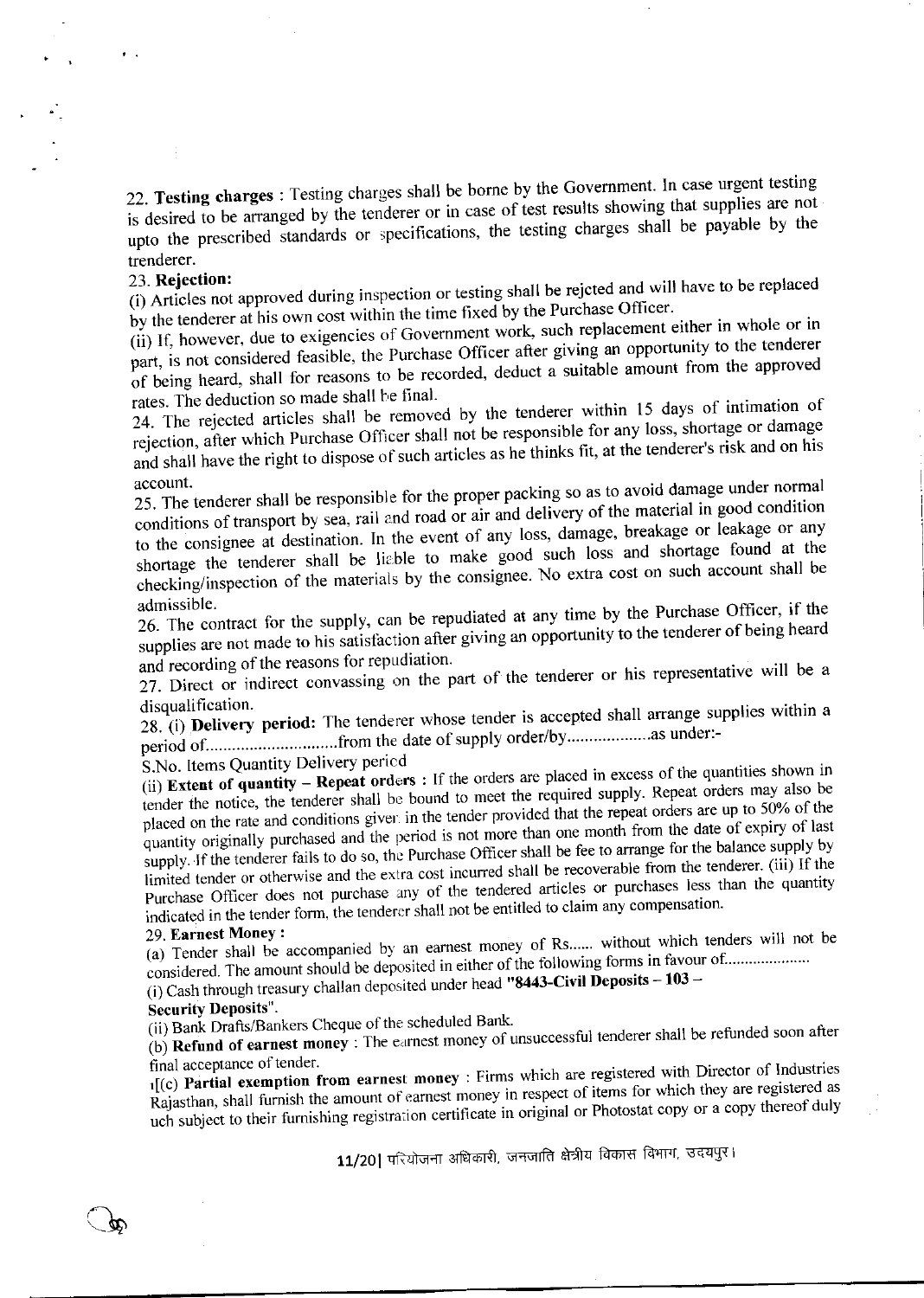ttested by any Gazetted Officer 2[deleted] from the Director of Industries Rajasthan, at the rate of 1% of he estimated value of the tender shown in NIT.]

(d) The Central Government and Government of Rajasthan Undertakings need not furnish any amount of earnest money.

(e) The earnest money/security deposit lying with the department/office in respect of other tenders awaiting approval or rejected or on account of contracts being completed will not be adjusted towards earnest money/security money for the fresh tenders. The earnest mokney may however, be taken into consideration in case tenders are re-invited.

30. Forfeiture of earnest mokney : The earnest money will be forfeited in the following cases :

(i) When tenderer withdraws or modified the officer after opening of tender but before acceptance of

tender. (ii) When tenderer does not execute the agreement if any, prescribed within the specified time.

(iii) When the tenderer does not deposit the security money after the supply order is given.

1. Substituted vide Circular No. 19/96 dated 1.7.1996.

2. Deleted words "competence certificate" vide Circular No.27/96 dated 27.8.1996 (iv) When he fails to commence the supply of the items as per supply order within the time prescribed.

# 31. (1) Agreement and security deposit:

 $\mathcal{F}^{\pm}$  .

(i) Successful tenderer will have to execute an agreement in the Form 17 within a period of 7 days of receipt of order and deposit security equal to 5% of the value of the stores for which tenders are accepted 1[deleted] within 15 days from the date of despatch on which the acceptance of the tender is

communicated to him. (ii) The earnest money deposited at the time of tender will be adjusted towards security amount. The Security amount shall in no case be less than earnest money.

(iii) No interest will be paid by the department on the security money.

 $(iv)$  The forms of security money shall be as below :-

(a) Cash/Bank Draft/Bankers Cheque/Receipted copy of challan.

(b) Post office Savings Bank Pass Book duly pledged.

(c) National Savings Certificate, Defence Savings Certificates, Kisan Vikas Patras, or any other script/instrument under National Savings Scheme for promotion of small savings, if the same can be pledged. These certificates shall be accepted at surrender value.

(v) The security money shall be refunded within one month of the final supply of the items as per purchases order in case of one time purchase and two months in case delivery is staggered, after the expiry of contract on satisfactory completion of the same or after the expiry of the period of guarantee if any, whichever is later and after satisfied there are no dues outstanding against the tenderer.

 $2[(2)(i)$  Firms registered with the Director of Industries Rajasthan in respect of stores for which they are registered, subject to their furnishing the registration and prescribed s[deleted] in original form the Director of Industries or a photostat copy of a copy thereof duly attested by any Gazetted Officer, will be partially exempted from earnest money and shall pay security deposit at the rate of 1% of the estimated

value of tender.] (ii) Central Government and Government of Rajasthan's Undertakings will be exempted from furnishing security amount.

(3) Forfeiture of Security Deposit : Security amount in full or part may be forfeited in the following cases :-

(a) When any terms and conditions of the contract is breached.

(b) When the tenderer fails to make complete supply satisfactorily.

 $(c)$  Notice of reasonable time will be given in case of forfeiture of security deposit. The decision of the Purchase Officer in this regard shall be final.

(4) The expenses of completing and stamping the agreement shall be paid by the tenderer and the department shall be furnished free of charge with one executed stamped counter part of the agreement.

32. (i) All goods must be sent freight paid through Railways or goods transport. If goods are

12/20 परियोजना अधिकारी, जनजाति क्षेत्रीय विकास विभाग, उदयपुर।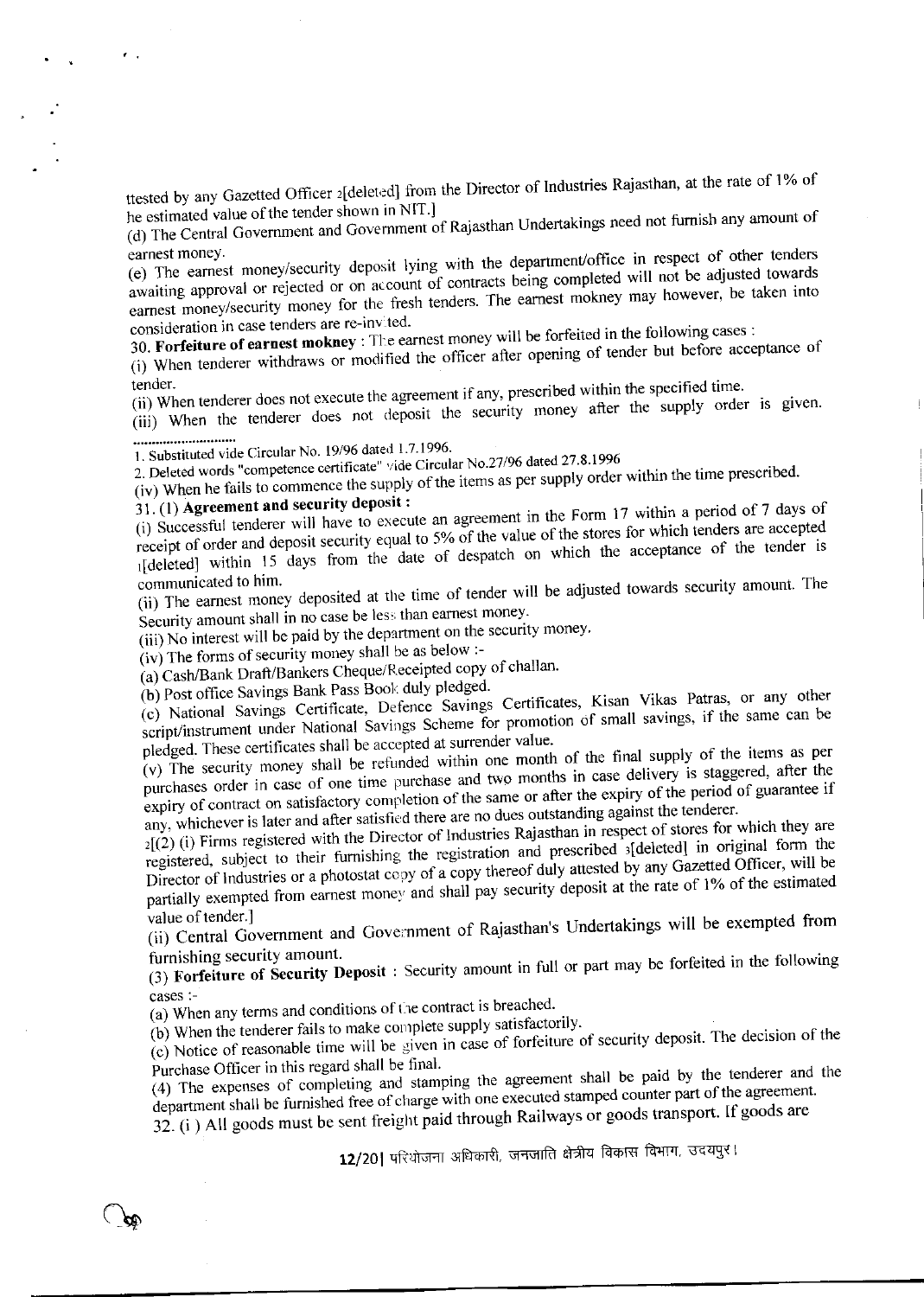1.Substituted vide Circular No. 19/95 dated 28.6.1995 for - "Rs.50,000/-" and deleted the words "subject to the maximum of Rs. 1.00 lac" vide Circular No. 6/96 dated 5.2.1996.

2. Substituted vide Circular No. 27/96 dated 27.8.1996.

3.Deleted words "competence certificate" vide Circular No. 27/96 dated 27.8.1996. sent freight to pay he freight together with departmental charge 5% of the freight will be recovered from the suppliers bill.

(ii) R.R. should be sent under registered cover through Bank only.

 $(v)$  In case supply is desired to be sent by the purchase officer by passenger train, The entire railway freight will be borne by the tenderer.

(vi) Remittance charges on payment made shall be borne by the tenderer.

### 33. Insurance:

 $\mathcal{A}=\mathcal{A}$  .

(i) The goods will be delivered at the destination godown in perfect condition .the supplier if he so desires, may be insure the valuable goods against loss by theft, destruction or damage, by fire, flood, under exposure to whether or otherwise viz. (war, rebellion, riot, etc.). The insurance charges will be borne by the supplier and State will not be required to pay such charges, if

(ii) The articles may also be got insured at the cost of the Purchaser, if so desired by the Purchaser, in such cases, the insurance should invariably be with Life Insurance Corporation of India or its subsidiaries.

### 34. Payments:

(i) Advance Payment will not be made except in rare and special cases. In case of advance payment being made, it will be against proof of despatch and to the extent as prescribed in financial powers by rail/reputed goods transport companies, etc., and prior inspection ,if any . The balance if any will be paid on receipt of the consignment in good condition with the certificate to that effect endorsed on the inspection not given to the tenderer.

(ii) Unless otherwise agreed between the parties payment for he delivery of the stores will be made on submission of bill in proper form by the tenderer to the Purchase Officer in accordance with G.F.&A.R all remittance charges will be bore by the tenderer.

(iii) In case of disputed items, 10 to 25% of the amount shall be with held and will be paid on settlement of the dispute.

(iv) Payment in case of those goods which need testing shall be made only when such tests have been carried out, test results received conforming to the prescribed specification.

35.(i) The time specified for delivery in the tender form shall be deemed to be the essence of the contract and the successful tenderer shall arrange supplies within the period on receipt of the firm order from the Purchase Officer.

(ii)Liquidated damages : ln case of extension in the delivery period with liquidated damages the recovery shall be made on the basis of following percentages of value of Stores with the tenderer has failed to supply :-

(1) (a) delay up to one fourth period of the prescribed delivery period  $2\frac{1}{2}\%$ 

(b) delay exceeding one fouth but not exceeding half of the prescribed period 5%

(c) delay exceeding half but not exceeding three fourth of 7<sup>12</sup>% the prescribed period.

(d) delay exceeding three fourth of the prescribed period. 10%

(2) Fraction of a day in reckoning period of dalay in supplies shall be eliminated if it is less than half a day.

(3) The maximum amount of liquidated damages shall be 10%

 $(4)$  If the supplier requires an extension of time in completion of contractual supply on account of occurance of any hindrance, he shall apply in writing to the authority, which has placed the

13/20 | परियोजना अधिकारी, जनजाति क्षेत्रीय विकास विभाग, उदयपुर।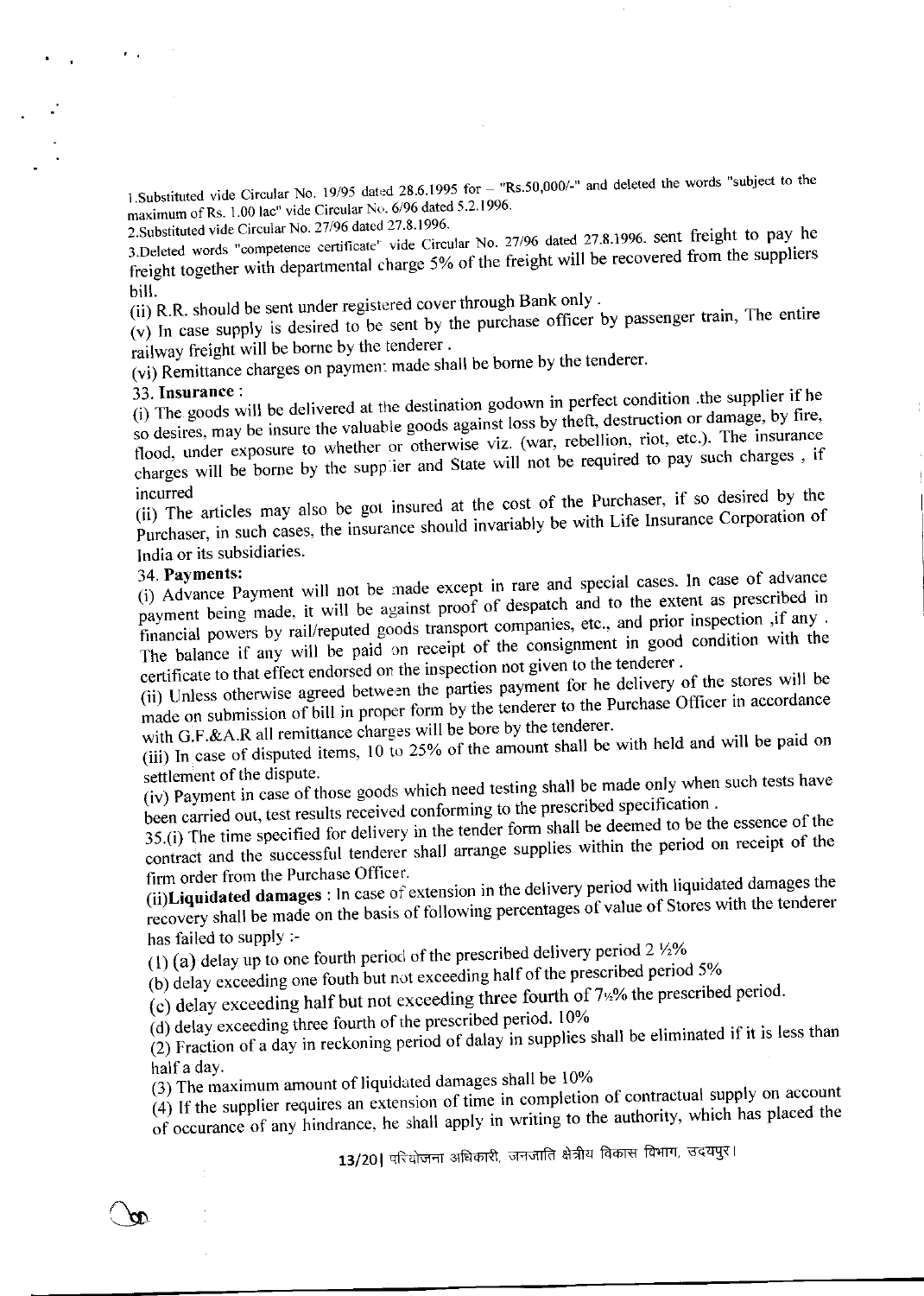supply order, for the same immediately on occurance of the hindrance but not after the stipulated date of completion of supply.

(5) Delivery period may be extended with or without liquidated damages if the delay in the supply of goods is on account of hindrances beyond the control of the tenderer.

36. Recoveries : Recoveries of liquidated damages, short supply, breakage, rejected articles shall ordinary be made from bills. Amount may also be withheld to the extent of short supply, breakages, rejected articles and in case of failure in satisfactory replacement by the supplier alongwith amount of liquidated damages shall be recovered from his dues and security deposit available with the department. In case recovery is not possible recourse will be taken under Rajasthan PDR Act or any other law in force.

37. Tenderers must make their own arrangements to obtain import licence, if necessary.

38. If a tenderer imposes conditions which are in addition to or in conflict with the conditions mentioned herein, his tender is liable to summary rejection. In any case none of such conditions will be deemed to have been accepted unless specifically mentioned in the letter of acceptance of tender issued by the Purchase Officer.

39. The Purchase Officer reserves the right to accept any tender not necessarily the lowest, reject any tender without assigning any reasons and accept tender for all or anyone or more of the articles for which tenderer has been given or distribute items of stores to more than one firm/supplier.

40. The tenderer shall furnish the following documents at the time of execution of agreement:-

(i) Attested copy of Partnership Deed in case of Partnership Firms.

(ii) Registration Number and year of registration in case partnership firm is registered with Registrar of Firms.

(iii) Address of residence and office, telephone numbers in case of sole Proprietorship.

(iv) Registration issued by Registrar of Companies in case of Company.

41. If any dispute arise out of the contract with regard to the interpretation, meaning and breach of the terms of the contract, the matter shall be referred to by the Parties to the Head of the Department who will appoint his senior most deputy as the Sole Arbitrator of the dispute who will not be related to this contract and whose decision shall be final.

42. All legal proceedings, if necessary arise to institute may by any of the parties (Government of Contractor) shall have to be lodged in courts situated in Rajasthan and not elsewhere.

#### **Signature of tenderer.**

 $\mathcal{F}^{\mathcal{A}}$  .

14/20 परियोजना अधिकारी, जनजाति क्षेत्रीय विकास विभाग, उदयपुर।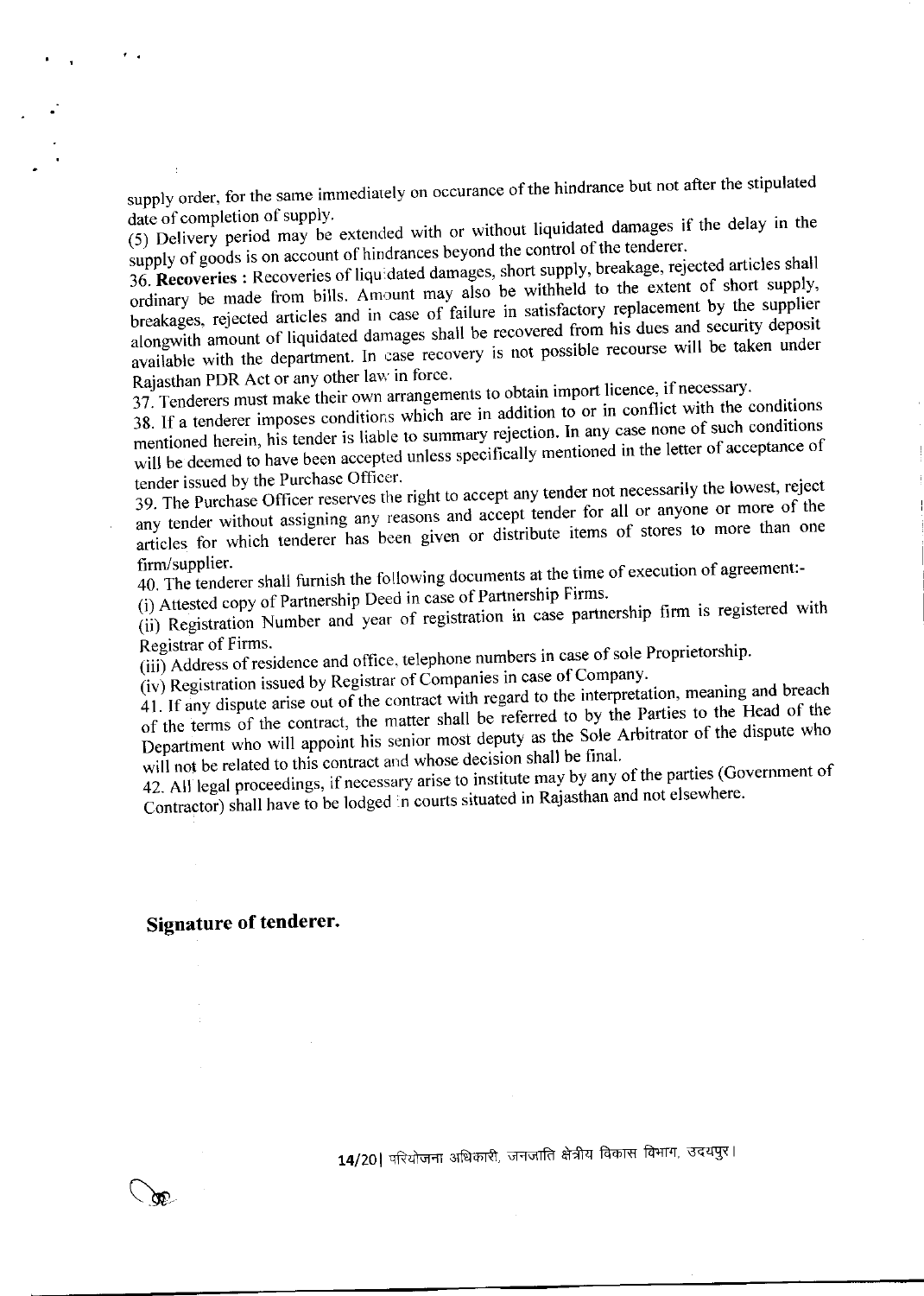# Annexure A : Compliance with the Code of Integrity and No **Conflict of Interest**

Any person participating in a procurement process shall -

- not offer any bribe, reward or gift or any material benefit either directly or indirectly in exchange for an unfair advantage in procurement process or to otherwise influence the  $(a)$ procurement process;
- not misreprese at or omit that misleads or attempts to mislead so as to obtain a financial  $(b)$ or other benefit or avoid an obligation;
- not indulge in any collusion, Bid rigging or anti-competitive behavior to impair the  $(c)$ transparency, fairness and progress of the procurement process;
- not misuse any information shared between the procuring Entity and the Bidders with  $(d)$ an intent to gain unfair advantage in the procurement process;
- not indulge in any coercion including impairing or harming or threatening to do the same, directly or indirectly, to any party or to its property to influence the  $(e)$ procurement process;
- not obstruct any investigation or audit of a procurement process;  $($ f)  $\overline{)}$
- disclose conflict of interest, if any, and  $(g)$
- disclose any previous transgressions with any Entity in India or any other country during the last three years or any debarment by any other procuring entity.  $(h)$

#### Conflict of Interest:

The Bidder participating in a bidding process must not have a Conflict of Interest. A Conflict of Interest is considered to be a situation in which a party has interests that

could improperly influence that party's performance of official duties or responsibilities, contractual obligations, or compliance with applicable laws and regulations.

i. A Bidder may be considered to be in Conflict of Interest with one or more parties in a bidding process if, including but not limited to:

a. have controlling partners/ shareholders in common; or

- b. receive or have received any direct or indirect subsidy from any of them; or
- c. have the same legal representative for purposes of the Bid; or
- d. have a relationship with each other, directly or through common third parties, that puts
- them in a position to have access to information about or influence on the Bid of another Bidder, or influence the decisions of the Procuring Entity regarding the bidding process; or
- e. the Bidder participates in more than one Bid in a bidding process. Participation by a Bidder in more than one Bid will result in the disqualification of all Bids in which the Bidder is involved. However, this does not limit the inclusion of the same subcontractor, not otherwise participating as a Bidder, in more than one Bid; or
- f. the Bidder or any of its affiliates participated as a consultant in the preparation of the design or technical specifications of the Goods, Works or Services that are the subject of the Bid; or
- Bidder or any of its affiliates has been hired (or is proposed to be hired) by the g. Procuring Entity as engineer-in-charge/ consultant for the contract.

Doc1

15/20] परियोजना अधिकारी, जनजाति क्षेत्रीय विकास विभाग, उदयपुर।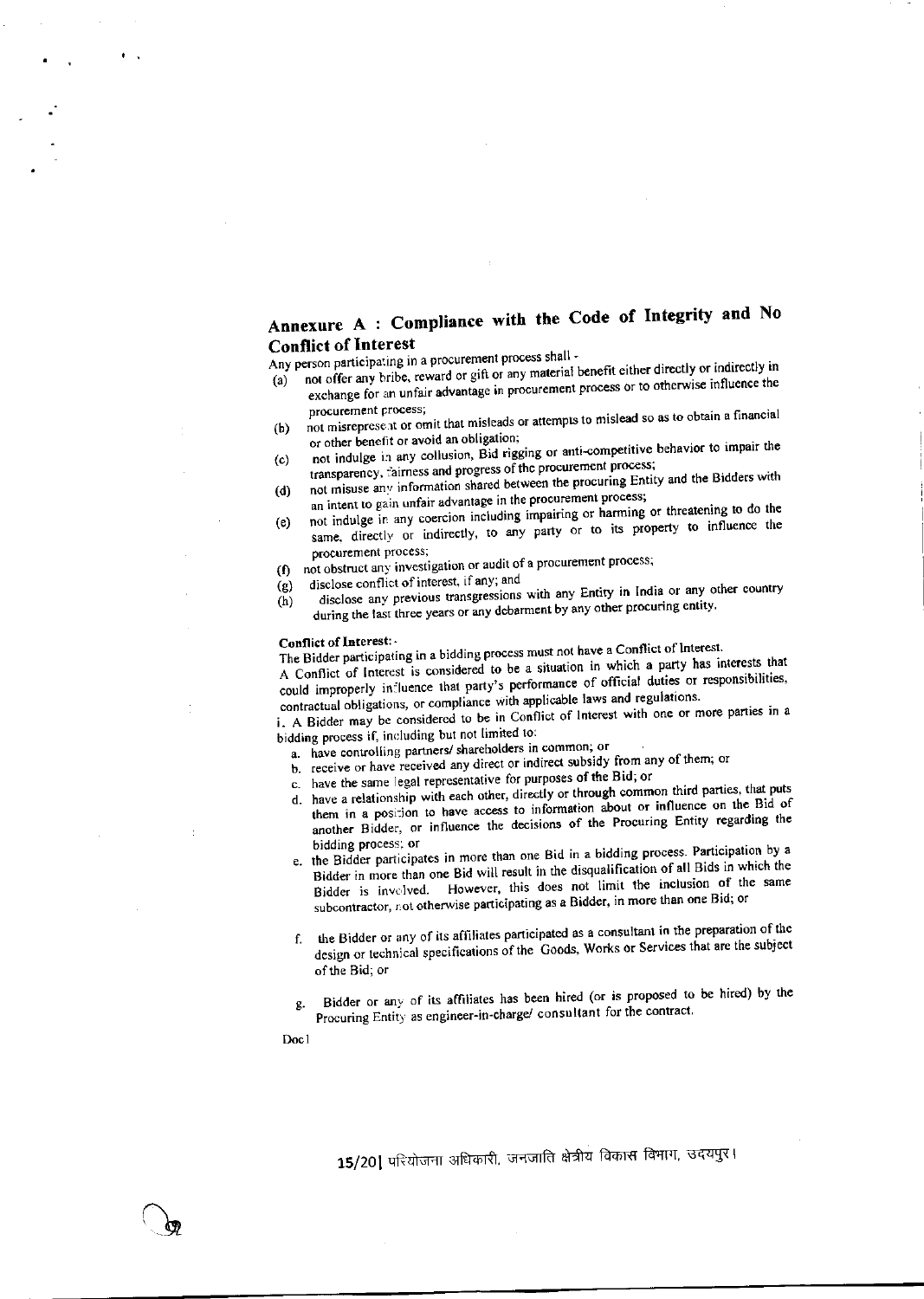# Annexure B: Declaration by the Bidder regarding Qualifications

### Declaration by the Bidder

In relation to my/our Bid submitted to ................................. for procurement of Dated.............. I/we hereby declare under Section 7 of Rajasthan Transparency in Public Procurement Act, 2012, that:

- 1. I/we possess the necessary professional, technical, financial and managerial resources and competence required by the Bidding Document issued by the Procuring Entity;
- 2. I/we have fulfilled my/our obligation to pay such of the taxes payable to the Union and the State Government or any local authority as specified in the Bidding Document;
- 3. I/we are not insolvent, in receivership, bankrupt or being wound up, not have my/our affairs administered by a court or a judicial officer, not have my/our business activities suspended and not the subject of legal proceedings for any of the foregoing reasons;
- 4. I/we do not have, and our directors and officers not have, been convicted of any criminal offence related to my/our professional conduct or the making of false statements or misrepresentations as to my/our qualifications to enter into a procurement contract within a period of three years preceding the commencement of this procurement process, or not have been otherwise disqualified pursuant to debarment proceedings;
- I/we do not have a conflict of interest as specified in the Act, Rules and the Bidding 5. Document, which materially affects fair competition;

Date: Place: Signature of bidder Name: Designation: Address:

Doc1

 $\Phi$ 

16/20 परियोजना अधिकारी, जनजाति क्षेत्रीय विकास विभाग, उदयपुर।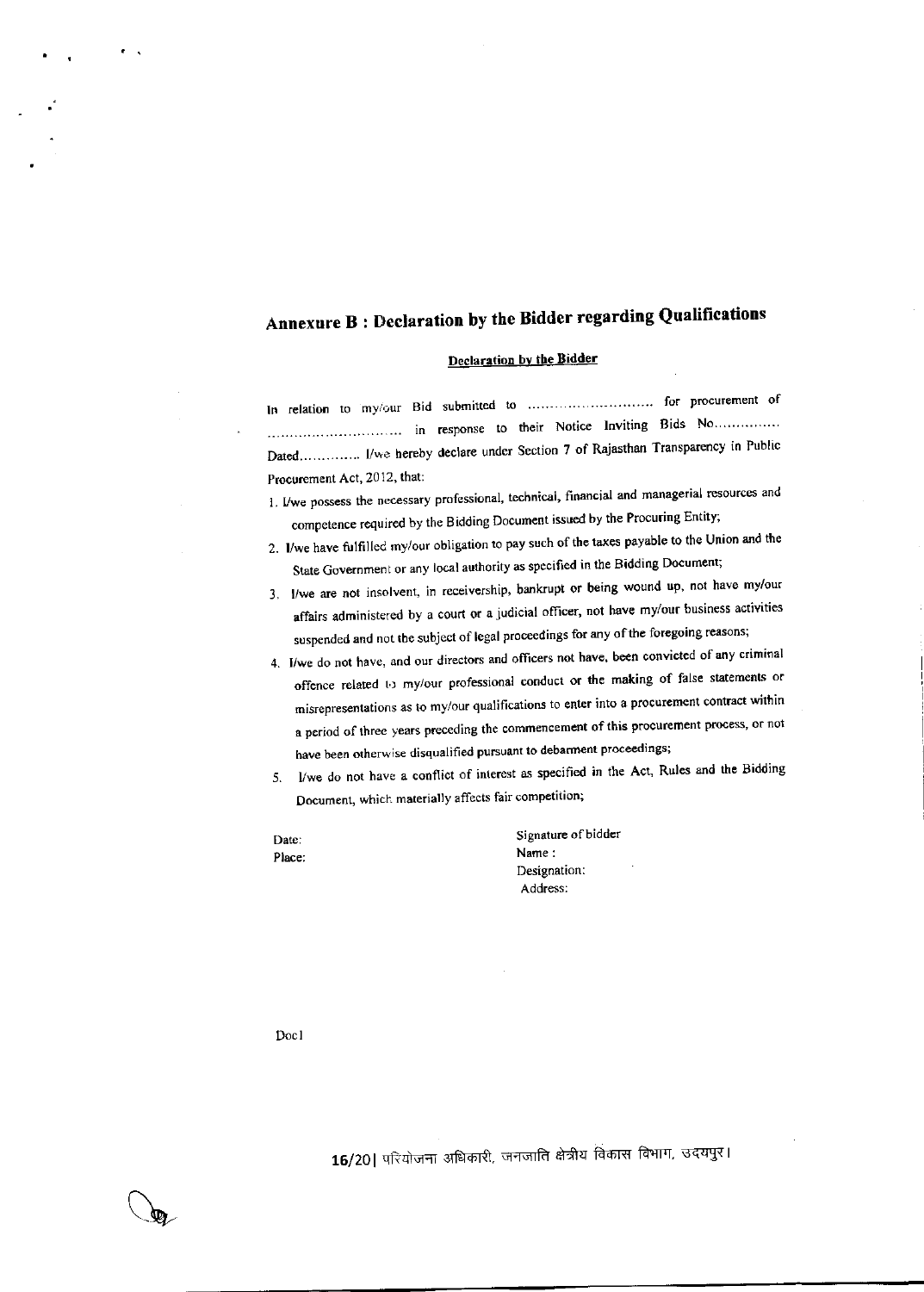# Annexure C : Grievance Redressal during Procurement Process

The designation and address of the First Appellate Authority is The designation and address of the Second Appellate Authority is (1) Filing an appeal

If any Bidder or prospective bidder is aggrieved that any decision, action or omission of the Procuring Entity is in contravention to the provisions of the Act or the Rules or the Guidelines issue t thereunder, he may file an appeal to First Appellate Authority, as specified in the Bidding Document within a period of ten days from the date of such decision or action, omission, as the case may be, clearly giving the specific ground or grounds on which he feels aggrieved:

Provided that after the declaration of a Bidder as successful the appeal may be filed only by a Bidder who has participated in procurement proceedings:

Provided further that in case a Procuring Entity evaluates the Technical Bids before the opening of the Financial Bids, an appeal related to the matter of Financial Bids may be filed only by a Bidder whose Technical Bid is found to be acceptable.

- (2) The officer to whom an appeal is filed under para (1) shall deal with the appeal as expeditiously as possible and shall endeavour to dispose it of within thirty days from the date of the appeal.
- (3) If the officer designated under para (1) fails to dispose of the appeal filed within the period specified in para (2), or if the Bidder or prospective bidder or the Procuring Entity is aggrieved by the order passed by the First Appellate Authority, the Bidder or prospective bidder or the Procuring Entity, as the case may be, may file a second appeal to Second Appellate Authority specified in the Bidding Document in this behalf within fifteen days from the expiry of the period specified in para (2) or of the date of receipt of the order passed by the First Appellate Authority, as the case may be.

#### (4) Appeal not to lie in certain cases

- No appeal shall lie against any decision of the Procuring Entity relating to the following matters, namely:-
	- (a) determination of need of procurement;
	- (b) provisions limiting participation of Bidders in the Bid process;
	- (c) the decision of whether or not to enter into negotiations;
	- (d) cancellation of a procurement process;
	- (e) applicability of the provisions of confidentiality.

#### (5) Form of Appeal

- $(a)$  An appeal under para (1) or (3) above shall be in the annexed Form along with as many copies as there are respondents in the appeal.
- (b) Every appeal shall be accompanied by an order appealed against, if any, affidavit verifying the facts stated in the appeal and proof of payment of fee.

Docl

17/20| परियोजना अधिकारी, जनजाति क्षेत्रीयं विकास विभाग, उदयपुर।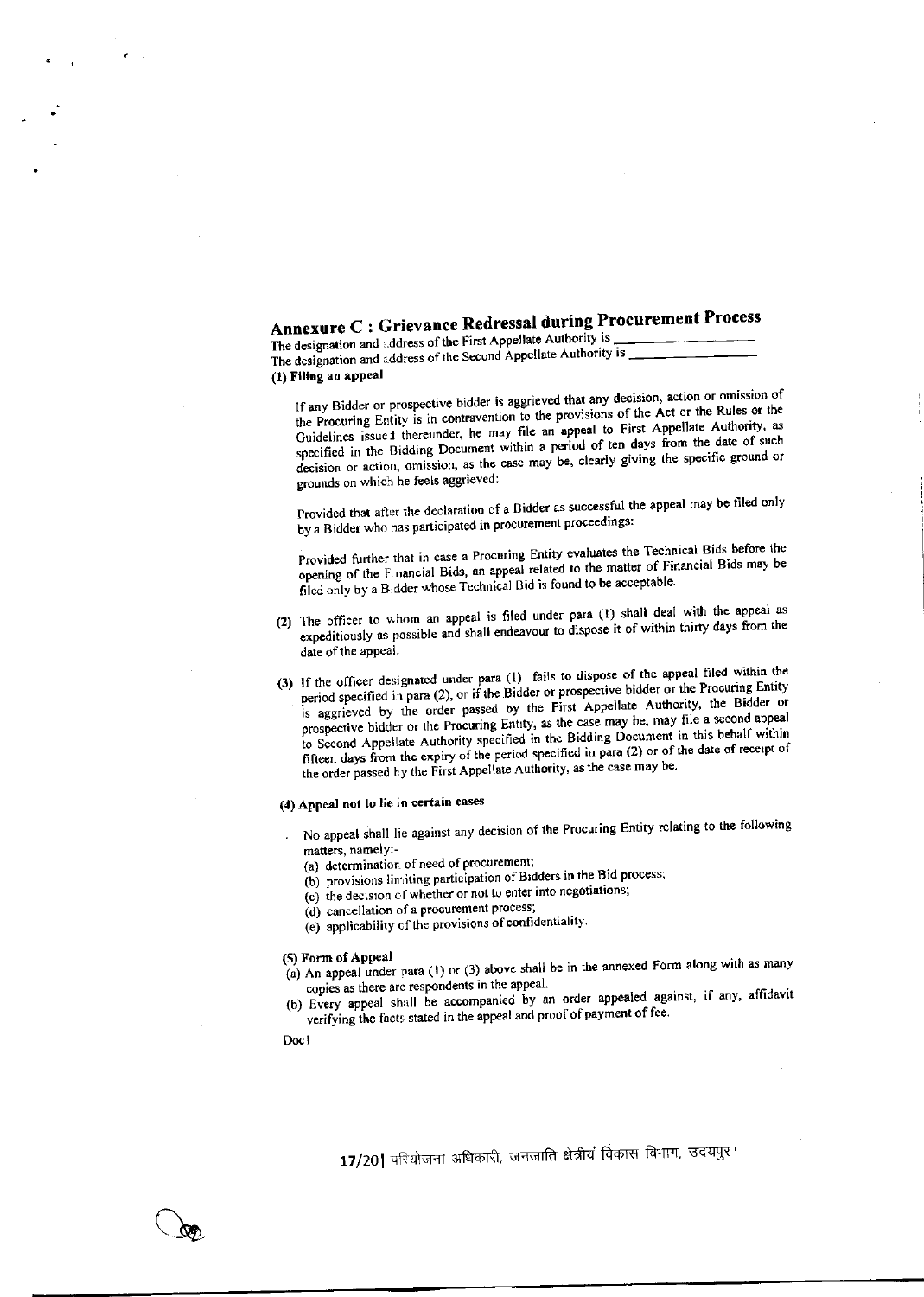(c) Every appeal may be presented to First Appellate Authority or Second Appllate Authority, as the case may be, in person or through registered post or authorised representative.

#### (Q Fee for filing appeal

- (a) Fee for first appeal shall be rupees two thousand five hundred and for second appeal shall be rupees ten thousand. which shall be non-refundable.
- (b) The fee shall be paid in the form of bank demand draft or banker's cheque of a Scheduled Bank in India payable in the name of Appellate Authority concerned.

#### $(7)$  Procedure for disposal of appeal

- (a) The First Appellate Authority or Second Appellate Authority, as the case may be, upon filing of appeal, shall issue notice accompanied by copy of appeal, affidavit and documents, if any, to the respondents and fix date of hearing.
- (b) On the date fixed for hearing, the First Appellate Authority or Second Appellate Authority, as the case may be, shall,-
	- (i) hear all the parl.es to appeal present before him; and
	- (ii) peruse or inspect documents, relevant records or copies thereof relating to the matter.
- (c) After hearing the parties, perusal or inspection of documents and relevant records or copies thereof relating to the matter, the Appellate Authority concerned shall pass an order in writing and provide the copy of order to the parties to appeal free of cost.
- (d) The order passed under sub-clause (c) above shall also be placed on the State Public Procurement Portal.

Doc I